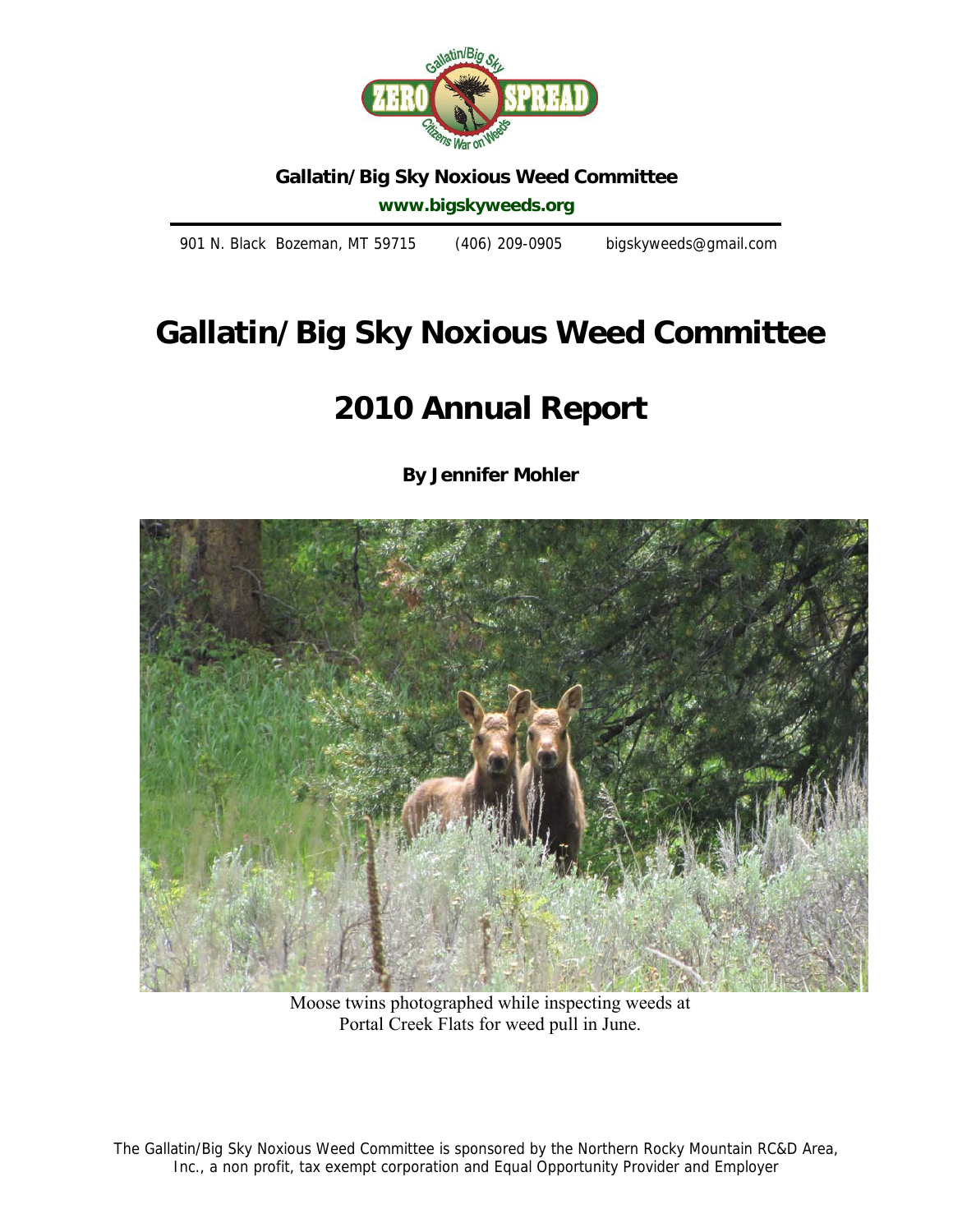## **Introduction**

#### **Project Area**

The project area encompasses the portion of the Gallatin River Watershed south from Four Corners to the border of Yellowstone Park. Elevation ranges from 5000 feet near Four Corners to over 11,000 feet in the highest peaks. Annual precipitation ranges from 12-15 inches near Four Corners to 45 inches in the higher elevations. Most precipitation falls as snow, particularly above 6000 feet. Average temperatures range from  $6^{\circ}$  F in winter to 78 $^{\circ}$  F in summer but can vary from over  $100^{\circ}$  F in summer to -40<sup>°</sup> F in winter. Soils are medium to moderately coarse with abundant rock fragments, are shallow in mountainous terrain and deeper in valley bottoms.

Valley floors are drier and are primarily shrub steppe/grassland. Lodgepole Pine with an understory of grouse whortleberry, pine grass, heartleaf arnica or Oregon grape is the most common cover type found in the mid-elevations (5500-9500 feet). Douglas fir and Engelmann Spruce are common as well. Alpine vegetation includes whitebark pine, subalpine fir, sheep fescue, and alpine bluegrass.

The majority of property within the project area is National Forest System lands managed by the U.S. Forest Service. Private lands are concentrated in the Big Sky area, between Gallatin canyon and Four Corners. Montana Fish Wildlife and Parks maintains the Gallatin Game Range, which has parcels in the Buffalo Horn Creek and Taylor Fork Drainages as well as parcels adjacent to Big Sky. Yellowstone National Park is not included in the Project area.

#### **Land Use**

The U.S. Forest Service is the largest land owner in the project area, which is managed for multiple uses including: timber production, recreation, wildlife habitat, and watershed protection. Land from Four Corners south to the mouth of the canyon is mostly privately owned and land use is a mixture of agriculture, residential subdivisions, and businesses. Highway 191, which runs through Gallatin Canyon, is also a major transportation route connecting southwestern Montana and eastern Idaho.

The Gallatin Canyon and Big Sky area is known for world class outdoor recreation such as skiing, fishing, hunting, whitewater rafting, rock climbing, horseback riding, and backpacking. The natural amenities and proximity to the city of Bozeman and Yellowstone National Park draw a wide variety of outdoor enthusiasts from around the world.

Increased recreational use of the area has led to a high degree of residential and commercial development in the Big Sky area. Development of the area includes many subdivisions, homes, condominiums, businesses, and 2 major ski resorts. These pressures on the area have led to the inevitable introduction of noxious weed seeds from a variety of sources, and major development projects have provided ideal habitat for noxious weeds to thrive.

#### **Gallatin / Big Sky Noxious Weed Committee**

In 2004, a group of concerned citizens, local organizations, state and federal agencies formed the Gallatin/Big Sky Noxious Weed Committee (hereafter known as the Committee) to address the proliferation of spotted knapweed, oxeye daisy, and other noxious weeds along Highway 191 and in the Big Sky area. The Committee operates under the Northern Rocky Mountain RC&D. Historically, funding is primarily received from grants obtained through the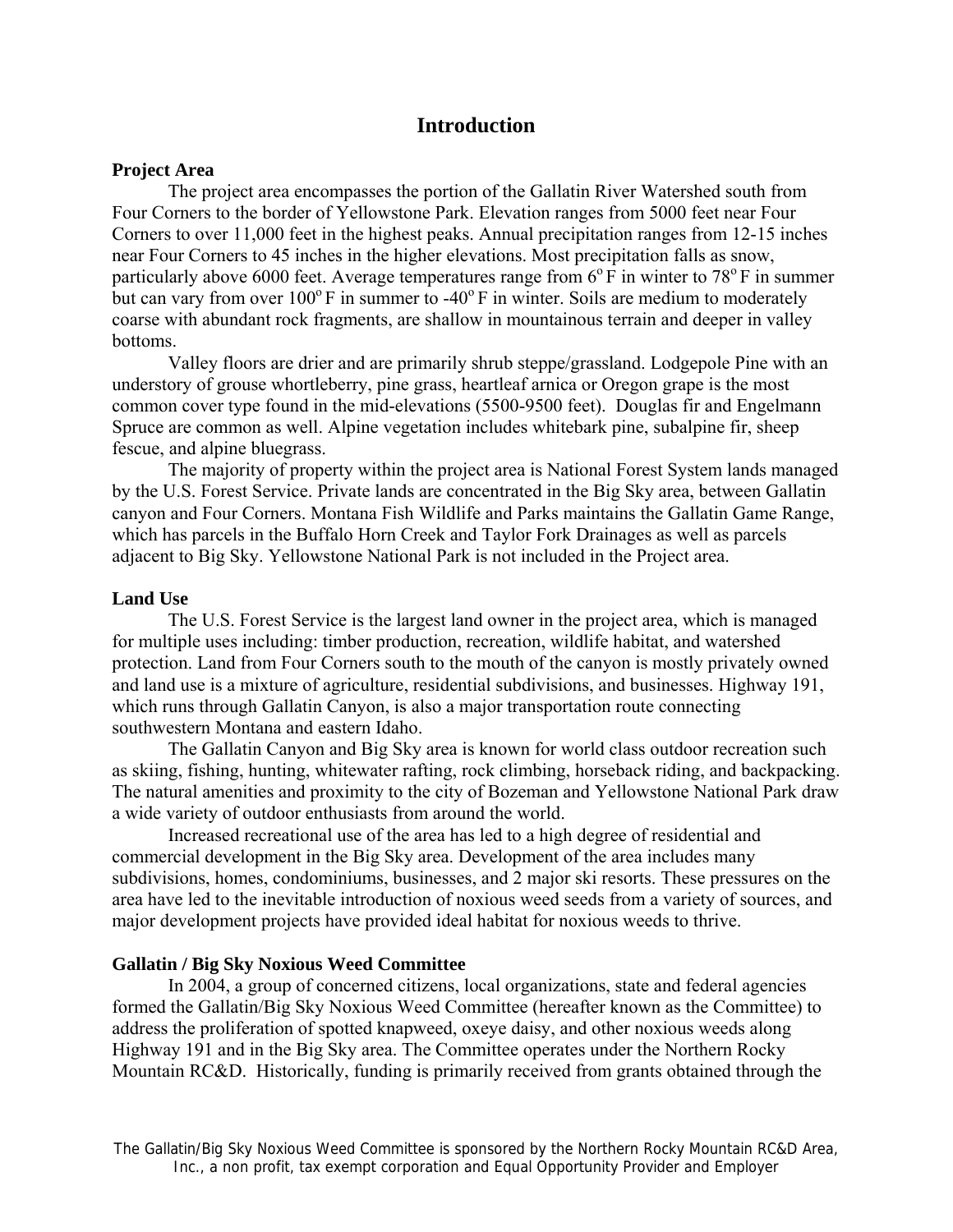Montana Noxious Weed Trust Fund, Gallatin Conservation District, and the Big Sky Resort Area District.

## **Purpose**

The primary responsibilities of the Committee include:

- Coordinating noxious weed control efforts among existing weed control entities
- Providing technical assistance to private landowners and other land managers
- Educating the local community about noxious weeds and their impacts
- Assisting with noxious weed control activities

## **Goals**

## **Gallatin Big Sky Noxious Weed Committee Goals for the 2010 Field Season**

This report details the activities and accomplishments of the Gallatin/Big Sky Noxious Weed Committee for the 2010 field season. A number of goals for the Committee were established at the April 23, 2009 meeting, which can be broadly categorized into the following four major areas:.

## **Education/Outreach**

- Continue "Vigilante campaign" in newspapers
- Direct mail postcards to landowners and home owners associations
- Run weekly newspapers ads in the Bozeman Daily Chronicle and Lone Peak Lookout
- Run Weed of the Week articles for newspapers
- Update website
- Develop weed mapping website
- Host at least 2 weed wildflower walks
- Participate in community events- BSOA meeting, Farm Fair, Big Sky Festival of the Arts, and TU Weed Pull

## **Land Owner Assistance**

- Assist landowners with noxious weed identification, education, management, and follow up
- Follow up on Meadow Village Golf Course issues from last year
- Coordinate with Gallatin County CD Small Acreage Program
- Assist Gallatin County Weed District
- Provide 50% cost share money for noxious weed treatment

## **Mapping**

- Develop/implement monitoring protocol
- Identify photo points for monitoring
- Coordinate with Gallatin County GIS Department to provide web based real time weed data
- Coordinate with partners on mapping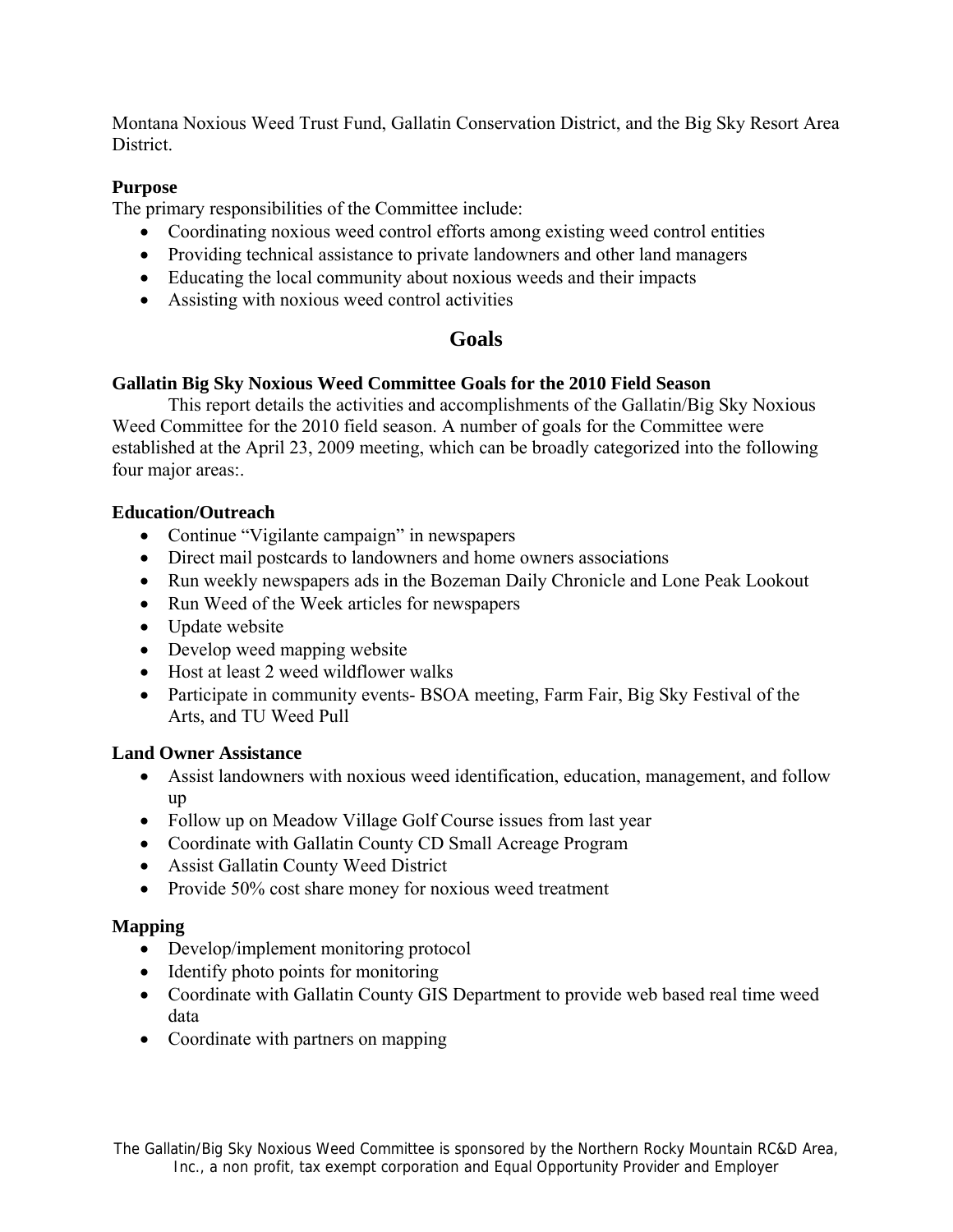#### **Partnership Efforts**

- Coordinate with partners to eliminate duplication of efforts in weed mapping, management, and education outreach activities
- Keep partners informed of committee activities
- Identify and implement demonstration plots for noxious weed treatment

## **Staff Transitions**

The Gallatin/Big Sky Noxious Weed Committee experienced a change in personnel at the height of the busy season. In January, Jody Fagan reported to the committee that she accepted a job in California and would be moving in February. The committee selected Mike Jones to replace Jody as the new coordinator. On May 15, when committee work would have been gearing up, Mike Jones accepted a ¾ position with Gallatin County Weeds District, at which time the committee decided to keep Mike on as coordinator at a reduced number of hours (10 hours per week). At the May 15 meeting, the committee agreed that Mike would continue to act as the coordinator, and voted to empower John Councilman (committee chairman) to select additional assistance as needed. At that meeting, John Ansley, the coordinator for the Gallatin County Weed District, made it known that his department was requesting funds to employ Mike Jones full time. John Councilman recruited Jennifer Mohler, who volunteered and worked for the committee in 2008 and 2009, to assist with committee work.

On July  $1<sup>st</sup>$ , Mike notified the committee he was hired full time by the Gallatin County Weed District. At that time, John Councilman asked Jennifer Mohler to assist the committee as the interim coordinator starting July 1st.

In addition to staff transitions within the committee, the Northern Rocky Mountain RC&D, the organization under which this committee is housed, experienced staff transitions as well. Casey Kulbeck, the RC&D Administrative Assistant, accepted a new job and the RC&D did not fill the position. Kathryn Bowen with E3 Consulting, Inc., was hired as a part time accountant for the RC&D. Finally, on November 17, Teresa Koper, coordinator for the Northern Rocky Mountain RC&D, announced she would be on a leave of absence until the end of the year.

The timing of the committee's staff transitions was very unfortunate, as it occurred during the start of and continued throughout the height of the season during which the committee does most of its work. The reduced number of hours by the coordinator in May and June and subsequent change in personnel starting July 1st resulted in a limited ability to accomplish the full range of tasks. Goals and projects scheduled for the beginning of the season were not attended to, and the cascading effect resulted in many items not being addressed, and others pushed back to later dates. The changes at the RC&D added another element of difficulty, as both parties were "learning the ropes."

While these transitions had a significant affect on the committee's ability to accomplish their goals, all parties worked together to do the best job possible. Mike Jones and Teresa Koper proved extraordinarily helpful considering the circumstances. Every effort was made to accomplish the committee's goals while addressing hurdles unique to this season.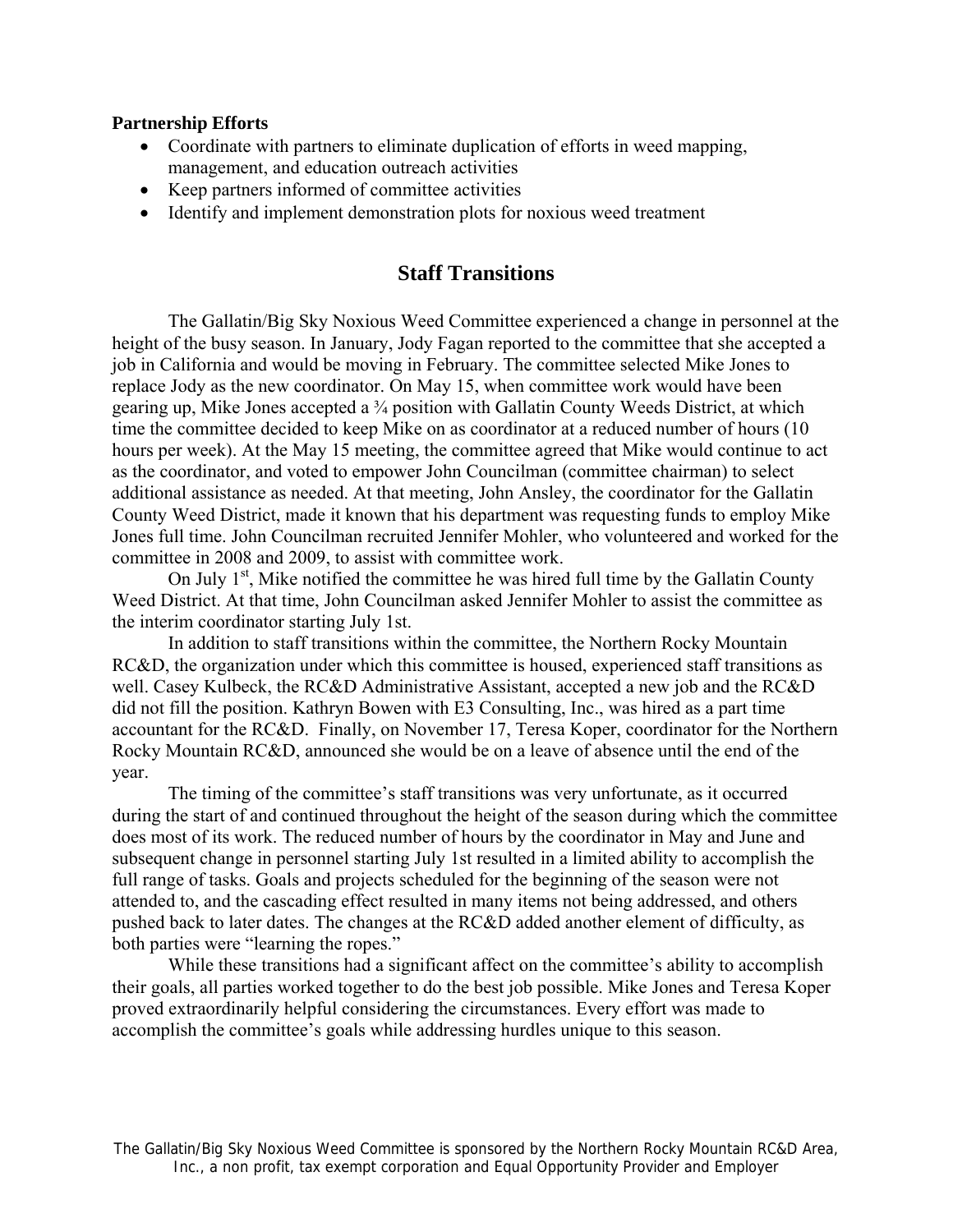## **2010 Accomplishments**

Before Jennifer Mohler could begin committee work, two items were identified as critical for long term coordination of committee activities: developing a mechanism for ongoing data storage and establishing a consistent and permanent phone and email address for the coordinator.

 The first priority of the interim coordinator was to obtain and review past committee files. Upon contacting Teresa Koper and Mike Jones, it was clear that there was no protocol for data storage and management. Mike Jones copied all electronic files onto a disk and provided them to Jennifer Mohler. Files were copied to CDs, and a complete set will be stored at the RC&D office.

Secondly, the new coordinator identified the lack of congruent and permanent contact information (4 different phone numbers and email addresses were used over the years) as a problem, and until those were established advertising was on hold. Jennifer worked with Teresa Koper to obtain a dedicated cell phone for the committee's coordinator through the RC&D's plan with Alltel. Once secured, advertising was immediately initiated using the permanent coordinator's email and phone number.

## **Goals**

Considering the unusual circumstances surrounding staff transitions, a lot was accomplished during the 2010 season.

#### **Education/Outreach**

- Over 2,900 color postcards were direct mailed to landowners in the project area urging them to become educated and manage their noxious weeds. The ads featured a vigilante theme with the text: "Be a Vigilante! Take justice in your own hands!" Also included on the postcard was a list of committee partners: Rocky Mountain RC&D, Big Sky Resort Area Tax District, Gallatin County Weed District, and Gallatin Conservation District.
- An advertising campaign was initiated in two local newspapers, the *Bozeman Daily Chronicle* and Big Sky's *Lone Peak Lookout*. The ads focused on landowner assistance (site visits) and cost share assistance. Again, the ads included logos of committee partners. Three ads ran in the Chronicle, and four ads ran in the Lookout.
- Response to the cost share program was very good considering advertising was done late in the season (early and mid September). Over 25 landowners contacted the coordinator about the cost share, and 10 landowners took advantage of it for a total of \$2123.21. A total of 122.40 acres were treated. The cost share funds came from the Gallatin Conservation District grant. It would be wise to seek cost share funds again, and begin advertising early in the spring of 2011.

#### **Community Events**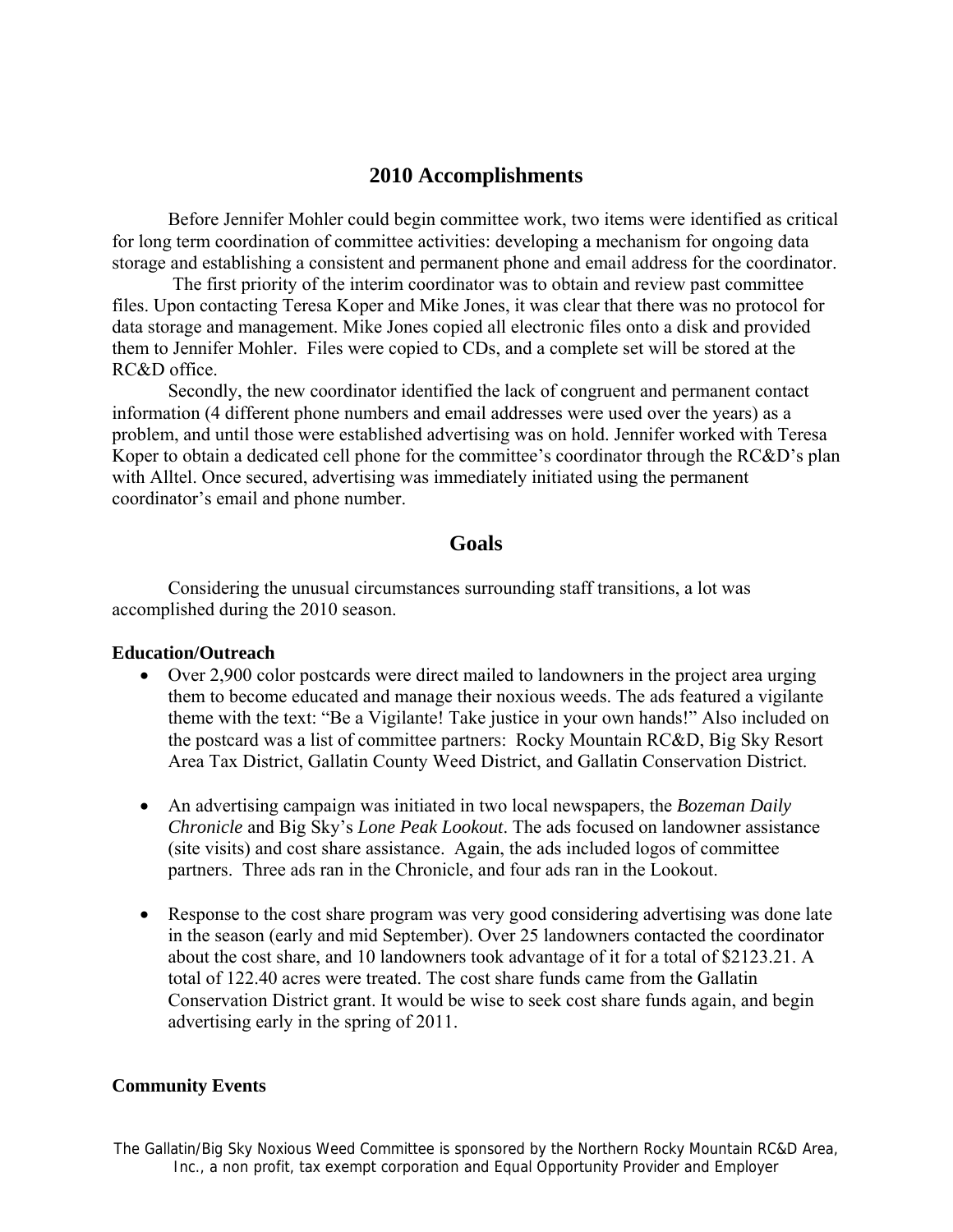#### *Trout Unlimited Weed Pull 6/26/2010*

The Committee, in partnership with Trout Unlimited, held the second annual weed pull and river clean up day. The goal was to pull weeds and pick up trash at fishing access points, trailheads, campgrounds, and turnouts from Sheds Bridge to Big Sky. Volunteers met at the Castle Rock Inn in the Gallatin Canyon and had rolls and coffee while Mike Jones gave a briefing. Thirty-eight people volunteered and collected 850 lbs of noxious weeds and trash from 3 locations in the Gallatin Canyon – Indian Ridge trailhead, Portal Creek Flats, and the Gallatin River Trail at the Lava Creek 35 mph bridge. After 4 hours of pulling weeds, volunteers were treated to a Mexican buffet at Castle Rock Inn. The event was catered with a Mexican buffet lunch by the Castle Rock Inn. It was a good event, but earlier planning and advertising would be recommended for 2011. Castle Rock Inn proved to be a wonderful staging ground and place for the buffet.





#### *Demonstration and Cost Share Project at Big Sky Golf Course*

This project was in partnership with Steve Saunders of Dow AgroSciences, Boyne Resorts, Joe Nowakowski (a local applicator), and Jane Mangold and Lisa Rue at Montana State University. Cost share funds totaling \$2000 (funds that must be spent prior to July 1, 2010) were used to hire a local applicator to treat 23 acres of noxious weeds on golf course "open lands." The applicator, Joe Nowakowski, sprayed an additional 7 acres as an in-kind donation valued at \$875. The demonstration project included using a new product from Dow called Chaparral, which provides soil residual activity to control many broadleaf weed species that emerge for weeks after application. Two test plots were sprayed using Chaparral with and without 2,4-D, with the goal of demonstrating noxious weed treatments and their effects to the public. Jane Mangold and Lisa Rew of MSU provided a monitoring protocol that will help assess the efficacy of golf course treatments.

Monitoring of these treatments proved to be very difficult and promoting this as an educational project failed to come to fruition. First, the application done by Steve Saunders was performed in July, during the transition of coordinators. Scheduling conflicts on both sides contributed to difficulties in communications. The applicator contracted to do the work proved difficult to work with, canceling meetings with the coordinator (in an effort to get informed of work performed) on multiple occasions. He did provide a few before photos, but those proved difficult to use, and maps of treated areas would have been preferred.

On July 23, John Councilman, Mike Jones, and Jennifer Mohler initiated the first monitoring plots on the golf course. It was difficult to discern what areas were treated and thus plots were selected by the "best guess" method. The effectiveness of monitoring these plots is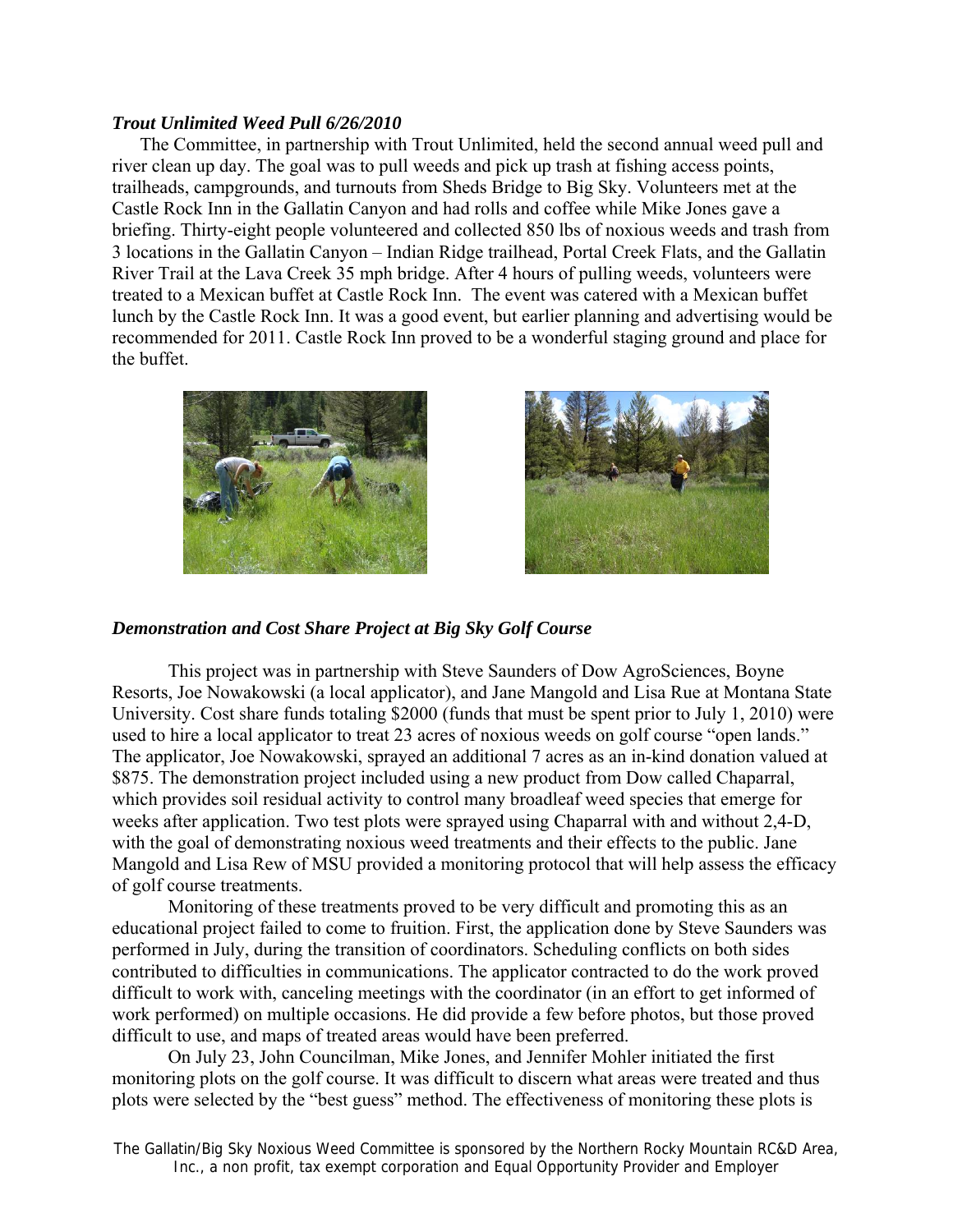questionable, and improved monitoring (both site selection and method) should be closely looked at and made a priority for 2011. Revisiting the mapping data collected in previous years should be a part of the process.

## *Volunteer Treatment of Noxious Weeds*

The third project involved an executive committee member treating previously identified and mapped noxious weed infestations. Over 235 acres were sprayed with a backpack sprayer and chemical, which were provided by the Forest Service. Three areas were targeted:

1) Twin Cabin trail head was treated twice for multiple noxious weeds. Treatment covered the entire drive and parking lot, extending down to the highway, and included ¼ - ⅓ mile of Twin Cabin trail on both sides.

2) A 38-40 acre patch of yellow toadflax located north of Half Moon Salon was treated three times.

3) Two heavily used public parking lots were sprayed. The first is located across from Doe Creek, and the second is located to the south of the Corral restaurant/motel. Additionally, roughly ⅓ mile of Cinnamon Creek trail was treated.

## *BSOA Meeting 9/3/2009*

John Councilman and Jennifer Mohler attended the Big Sky Owners Association Meeting and reception on September 2. The meeting was held at the Talus Room in the Summit Hotel. John and Jennifer were introduced to attendees at the end of the member meeting. Upon adjournment, everyone moved over to the reception at Whisky Jack's.

Jennifer set up a table for GBSNWC, with weed information, handouts, brochures, weed identification mounts, and contact cards. A power point presentation of noxious weeds in Gallatin County played automatically on a laptop computer.



Roughly 20 people engaged Jennifer and/or John with their concerns or questions regarding noxious weeds. A few additional people moved by quickly and gathered handouts and information.

- Darius Larsen of 3260 Two Moons Road wanted assistance identifying weeds around his property and possibly in his flower gardens.
- April Buonamicic expressed concern about land surrounding Cedar Creek Condos, and requested an inspection.
- Mike Awdey (pronounced like audi) mentioned he may have seen purple loosestrife (meadow / creek area) while on a path. The weeds were just off Curly Bear road, by the bridge over south fork. 313-410-5432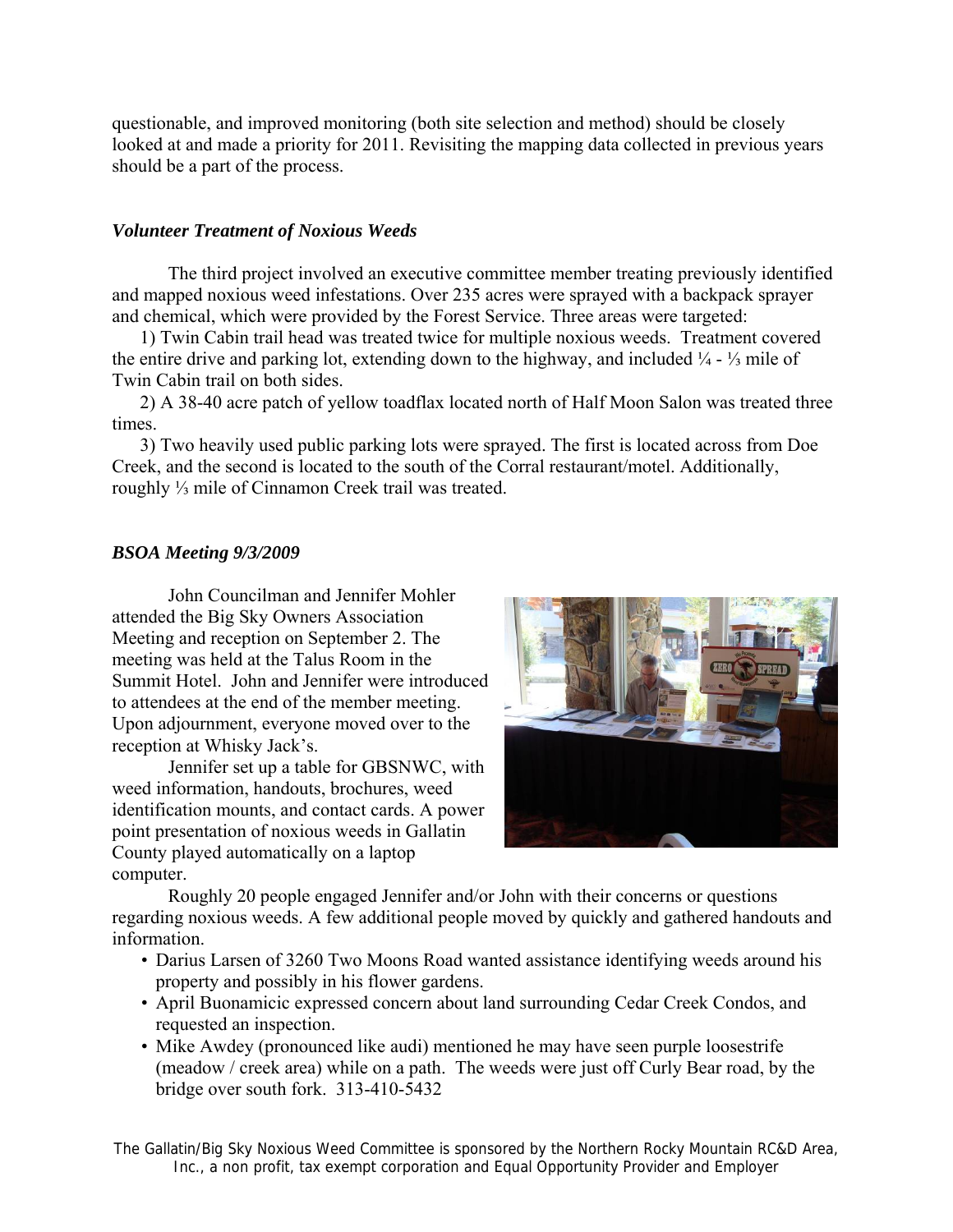- Brenda Hart (summer resident at 2060 Little Coyote) wanted to know what the golf course used to treat weeds, as it worked well. 406-889-3777
- Kevin & Vicki Fredrick, at 2330 Little Coyote, reported that both sides of their property (east and west sides of house are open lots with the golf course abutting the south side – east side with two track road for golf course access?) are full of thistle. They expressed interest in cost share information.
- Discussed cooperative projects and grants with Jessie Wiese of Big Sky Institute.
- Discussed weeds and cooperative projects with Dave Schulz, Madison County Commissioner.
- Multiple people mentioned the weeds associated with the 3 Rivers fiber optic cable.
- Learned about the new Big Sky Natural Resource Council with Crystal Hagerman, Natural Resource Program Coordinator at Extension, and others.

## *Ophir School Weed Pull 9/21/09*

The Ophir School students participated in a field trip to Portal Creek Flats. The objectives of the field trip were to educate the students about noxious weed identification, the impacts of noxious weeds, weed mapping using GPS technology, and how to control spotted knapweed by hand pulling. Approximately 35 students from Brittany Ellis' class were present, along with 2 teachers and 3 parents. Michelle Passmore of the Gallatin County Conservation District, Mike Jones of the Gallatin County Weed District, Katie Alvin and Jessie Weise with Big Sky Institute, and John Councilman and Jennifer Mohler of the Gallatin Big Sky Noxious Weed Committee participated.

Both kids and adults enjoyed the field trip and learned to identify several species of noxious weeds and use the GPS units. A pickup truck load of spotted knapweed and other weeds were pulled in a short period of time



# **Land Owner Assistance**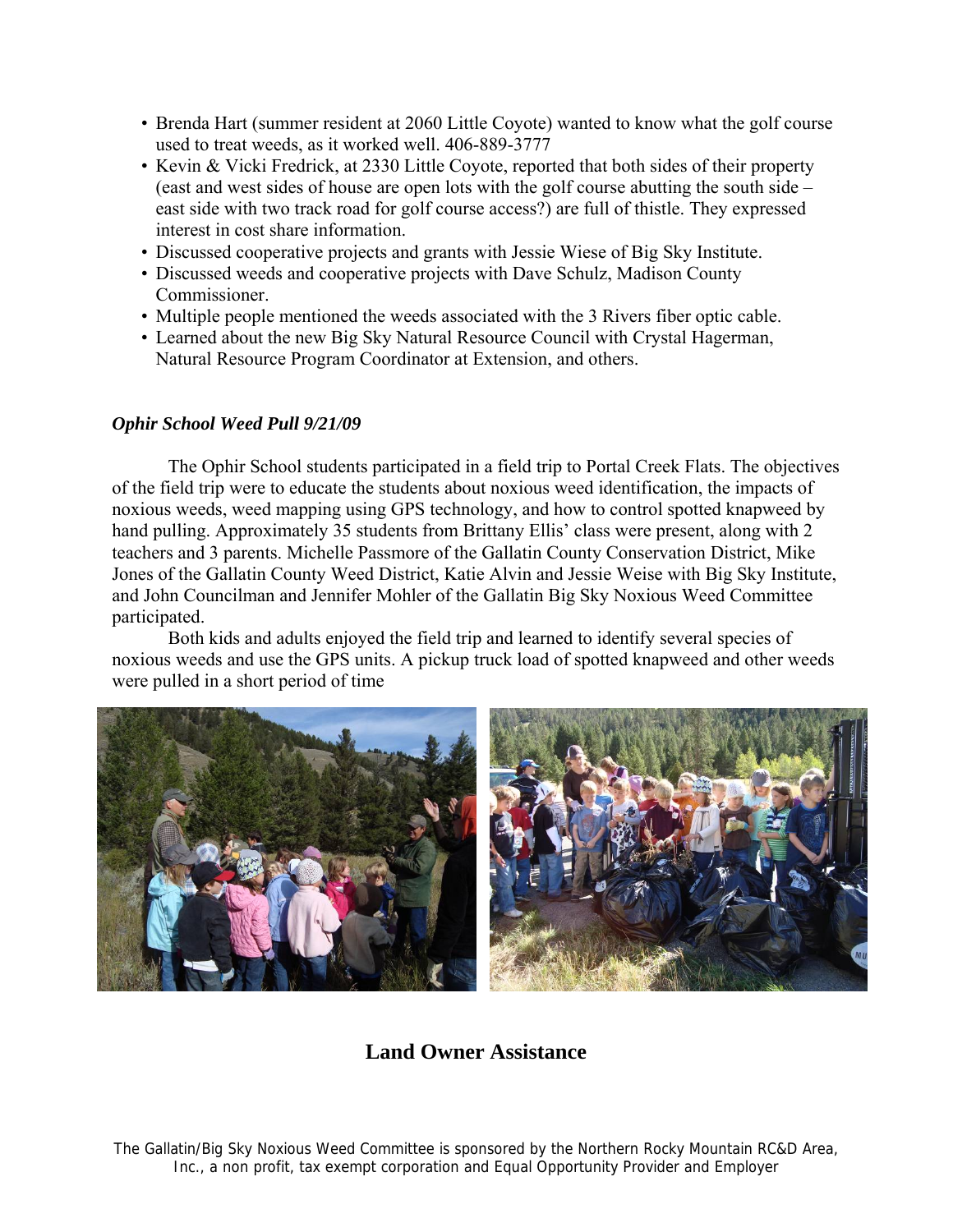One of the services offered by the Gallatin Big Sky Noxious Weed Committee is free noxious weed property inspections for landowners in the project area. These inspections are designed to educate the landowner about noxious weeds on their own property. These one-onone meetings are excellent opportunities for landowners to get help identifying noxious weeds, understand the impacts of noxious weeds to themselves and others, and learn about control techniques.

#### **Land Owner Assistance Field Season 2010**

During the 2010 field season a total of 96 individual property inspections were conducted. The property inspection categories for the 2010 field season are presented in Table 1.

| <b>Inspection</b><br>Category  | # Properties<br><b>Inspected</b> | <b>Total Acres</b><br><b>Inspected</b> |
|--------------------------------|----------------------------------|----------------------------------------|
| Requested by<br>Property Owner | 18                               | 68.0                                   |
| Complaint                      | 30                               | 92.6                                   |
| Voluntary                      | 2                                | 21.1                                   |
| Observation                    | 46                               | 167.3                                  |
| <b>Total</b>                   | 96                               | 348.9                                  |

| <b>Table 1. Property Inspection Summary</b> |
|---------------------------------------------|
|---------------------------------------------|

In addition, the Committee has worked closely with the Big Sky Owners Association for noxious weed education and control efforts. Multiple properties were inspected within the BSOA area and landowners will be contacted in spring of 2011.

#### **Database**

 Upon reviewing the landowner databases from 2008 and 2009, it became clear a single, unified database was needed. The information from each year was accessible only through the file for that year, and a somewhat different approach for storing information was used each year. For example, some weeds were referred to differently each year (st johns wort vs. st. johnswort). These differences from year to year made it difficult to identify and locate previous communications and efforts for comparison with current conditions and observations, and then track progress and follow up efforts.

For future committee work, a unified and comprehensive landowner database is critical to manage ongoing communications with landowners and property inspections, while tracking the efforts of prior years. A single tool for accessing landowner contact and property information, along with communications and site inspections relevant to each property was developed to assist with long term management of committee activities.

#### **Landowner Notification**

Due to the unique nature of the season, landowners with documented noxious weed issues were not contacted at the end of the field season. Instead, landowners that need to address noxious weed issues on their property will be contacted in the spring of 2011, and this is noted in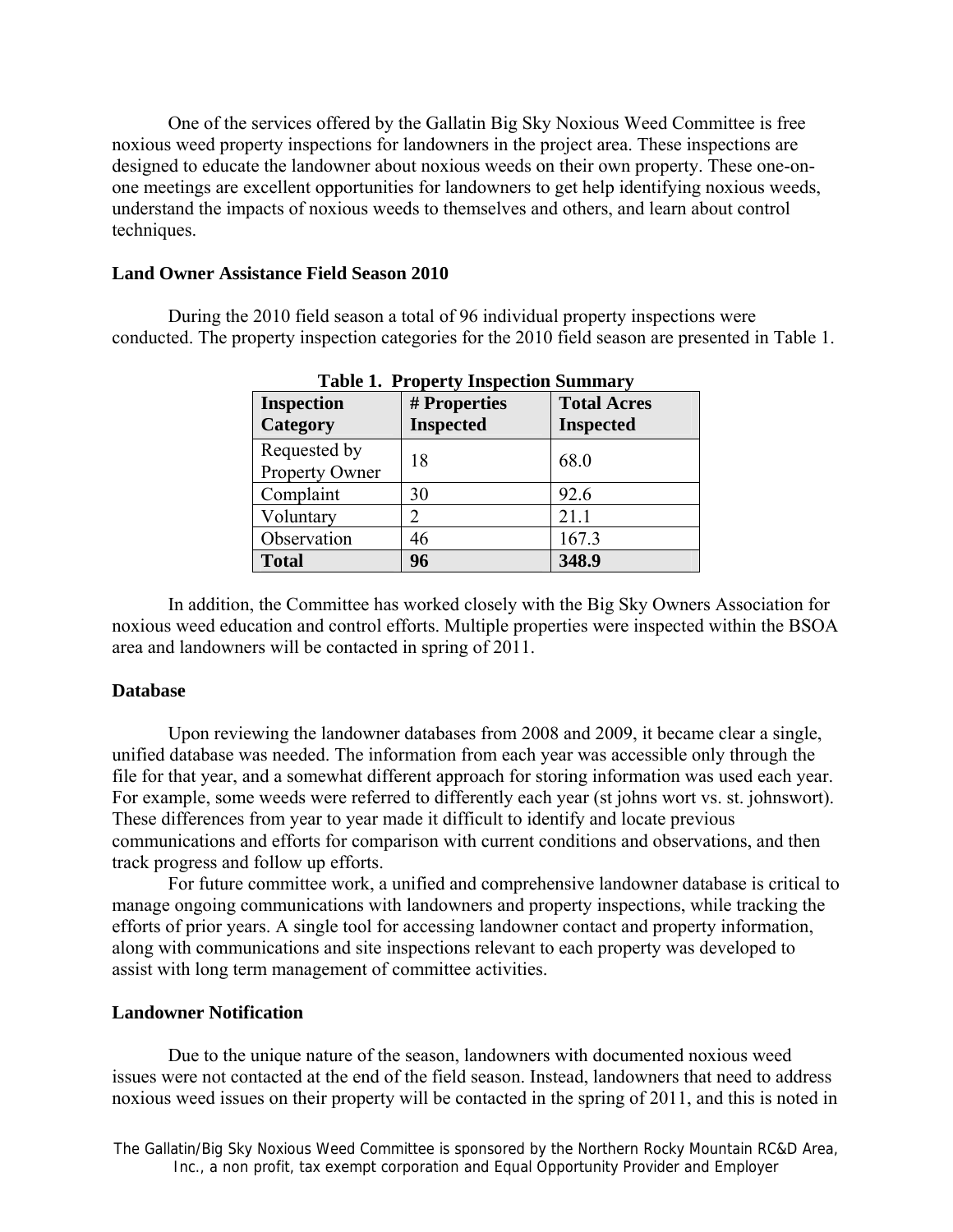the database. This decision was made in an effort to achieve the best results in contacting landowners. Landowners tend to be more responsive and willing to act when contacted in the spring, as weeds are beginning to grow and become visible. Weeds are on their minds then and landowners can take action soon after being contacted. Additionally, spring is an ideal time to treat noxious weeds, resulting in maximum efficacy. The idea is that spring notification letters will result in a higher success rate than if landowners were contacted in the fall.

 Next spring, the coordinator will contact each landowner (via mail) with detailed information, photos, and an explanation of the legal responsibilities for controlling noxious weeds. Information on specific weeds, website addresses, applicator info, and cost share assistance (if available) will also be provided.

#### **Cost Share**

Over 25 landowners contacted the coordinator about the cost share, and 10 landowners took advantage of it for a total of \$2123.21. Approximately 122.4 acres were treated. The cost share funds came from the Gallatin Conservation District grant.

| <b>Cost Share Participant</b>                                                                                                     | <b>Total Cost</b> | <b>Payment Amount</b> |
|-----------------------------------------------------------------------------------------------------------------------------------|-------------------|-----------------------|
| Ed Kamara<br>77053 Gallatin Road<br>Bozeman, MT 59718<br>406-763-4304                                                             | \$248.25          | \$124.13              |
| Gerald Maykuth<br>4055 Lincoln Rd<br>West Helena, MT 59602<br>406-458-5433<br>Property treated:<br>COS 1369, Tract D, Big Sky, MT | \$333.12          | \$166.56              |
| <b>Brenda Kessler</b><br>11311 Enders Road<br>Bozeman, MT 59718<br>406-763-4241                                                   | \$299.21          | \$149.61              |
| John Ethen<br>PO Box 160877<br>Big Sky, MT 59716<br>406-539-5912                                                                  | \$400             | \$200.00              |
| Tom Trahey<br>16161 Cottonwood Road<br>Bozeman, MT 59718<br>763-9051                                                              | \$750             | \$375                 |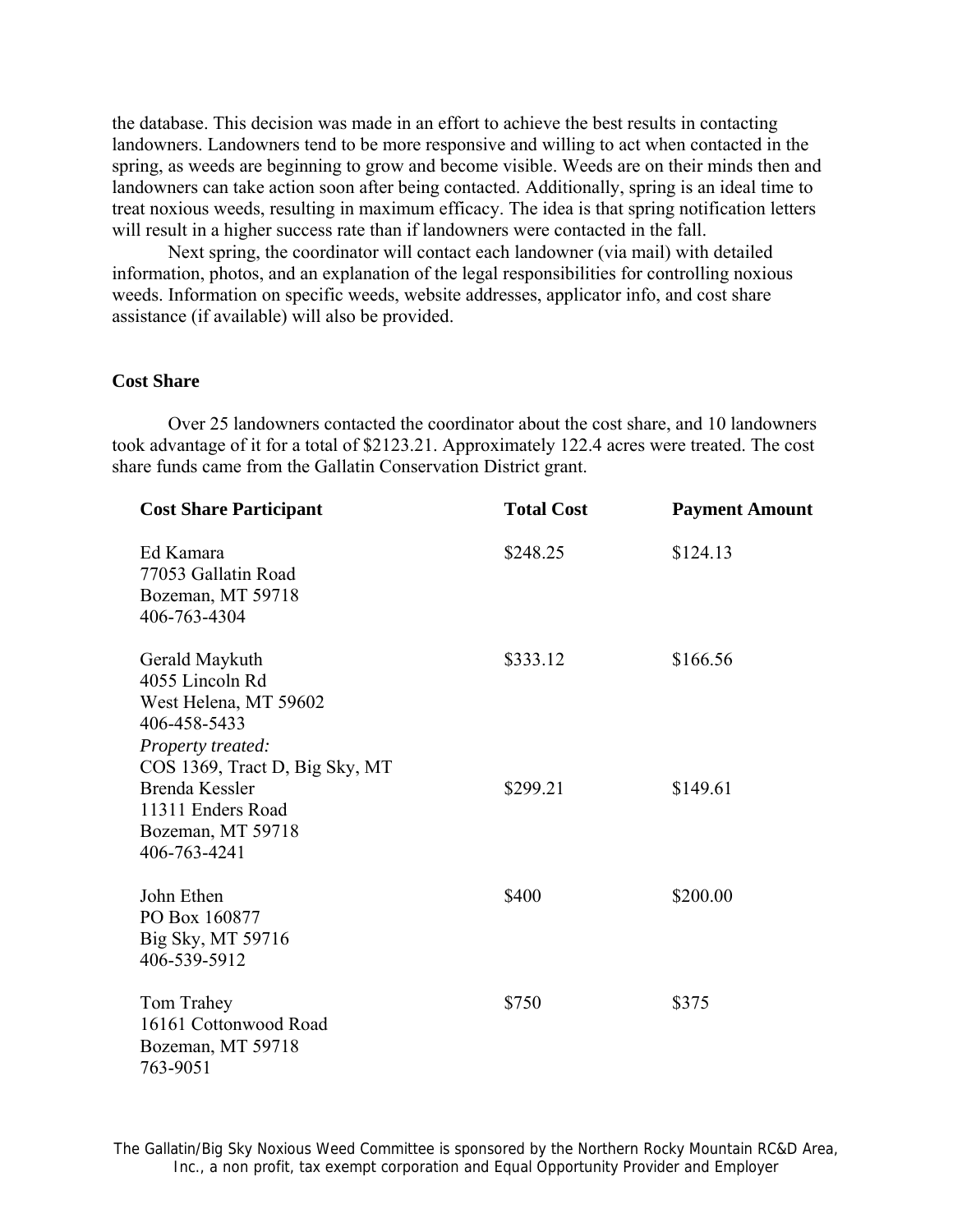| <b>Richard Vinton</b><br>700 Little Bear Road<br>Gallatin Gateway, MT 59730<br>763-4550 | \$395.83 | \$197.92 |
|-----------------------------------------------------------------------------------------|----------|----------|
| Larry Holle<br>212 Martinez Spring Road<br>Bozeman, MT 59718<br>763-4030                | \$504    | \$252    |
| Darius & Cindy Larsen<br>3260 Two Moons Road<br>Big Sky, MT 59716<br>995-7988           | \$139    | \$69.5   |
| Andrea Eastman<br>2624 Beaver Creek<br>Gallatin Gateway, MT 59730<br>406-995-2934       | \$205    | \$102.5  |
| Eric Hougard<br>76999 Gallatin Road<br>Bozeman, MT 59718<br>580-9582                    | \$972    | \$486    |

#### **Total cost share monies dispensed: \$2123.21**

#### **Partnership Efforts**

The Gallatin Big Sky Noxious Weed Committee has a goal of coordinating efforts and working cooperatively with various federal, state, and local agencies in noxious weed education and control within in the project area.

A large part of the program this field season included working and cooperating with a number of State, Federal, local and private organizations. Personnel from these organizations assisted with presentations, public events, noxious weed mapping, logistical support, and funding. Cooperators this field season included:

#### **Big Sky Institute**

- Katie Alvin and Jessie Weise of BSI assisted with Ophir School weed pull
- Collaborating on a Montana Noxious Weed Trust Fund Grant that aims to map noxious weeds on private property in conjunction with the Big Sky Natural Resource Council's forest stewardship plan.

#### **Big Sky Owners Association**

• Treats right of ways in subdivisions under their jurisdiction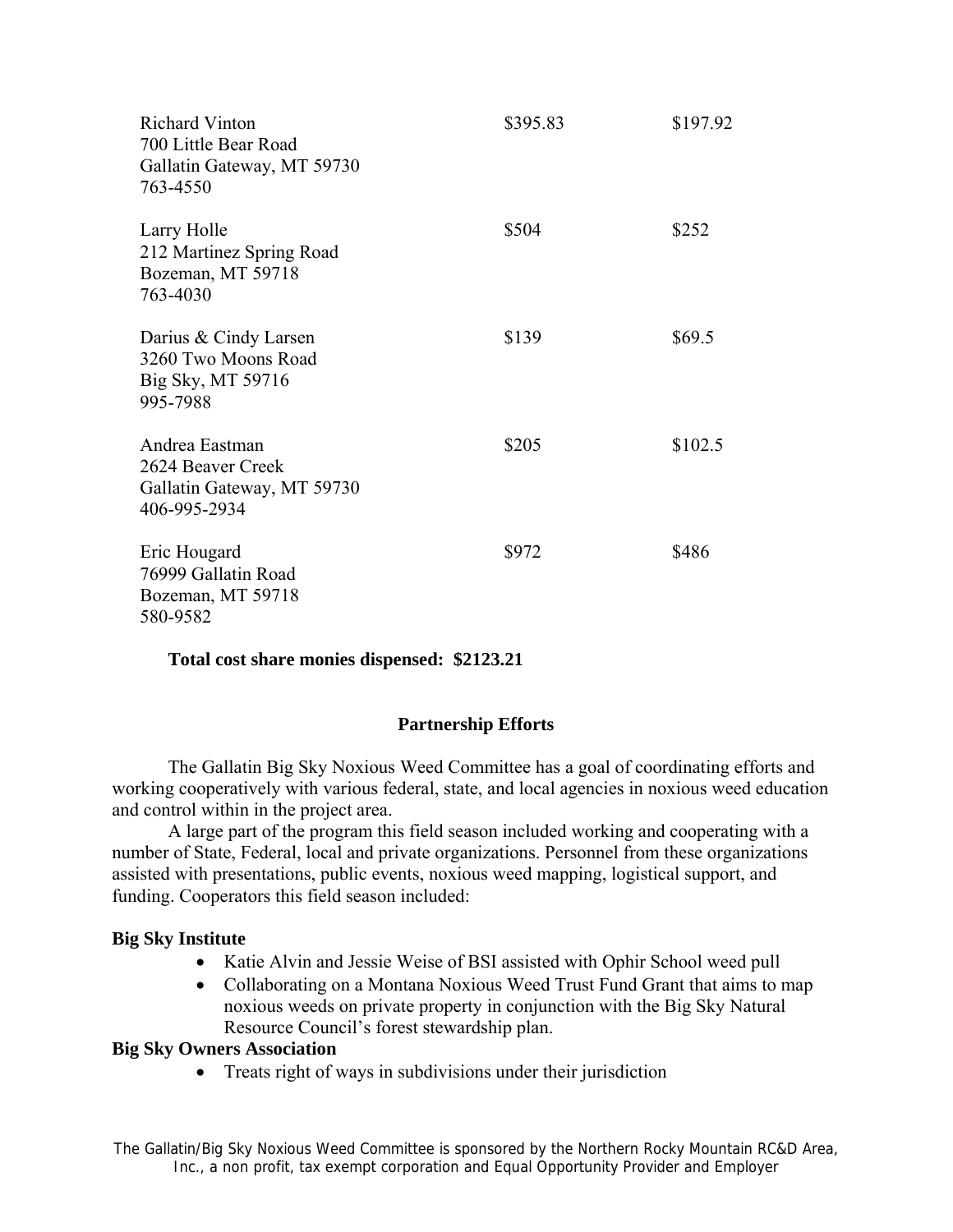- Alerts the Committee to noxious weed infestations on properties in their management area
- Provides information on ongoing projects in the area
- Displays Committee ads and literature

## **Big Sky Resort Area District**

• Provided funding

## **Fish Wildlife and Parks**

• Provided expertise

## **Gallatin Conservation District**

- Provided funding
- Provided assistance with Ophir Weed Pull

## **Gallatin County GIS Department**

- Provided expertise with GPS and GIS technology
- Produced Maps for use in presentations and at events

## **Gallatin County Weed District**

- Provided critical assistance and support
- Personnel and equipment for the Trout Unlimited Weed Pull
- Assisted with Ophir School weed pull

## **Montana Department of Transportation**

## **Montana Statewide Noxious Weed Campaign**

• Provided educational materials for Ophir School

## **MSU Cooperative Extension**

• Provided expertise

## **MSU Extension**

• Provided expertise

## **Natural Resources Conservation Service**

• Provided expertise and technical knowledge

## **U.S. Forest Service**

• Provided expertise and technical knowledge

## **Volunteers**

- Provided expertise
- Conducted noxious weeds treatments on over 235 acres in the Gallatin Canyon
- New committee volunteer, Brandy Ladd, owns Outlaw Partners Marketing and can assist the committee with columns / advertising / marketing with: The Big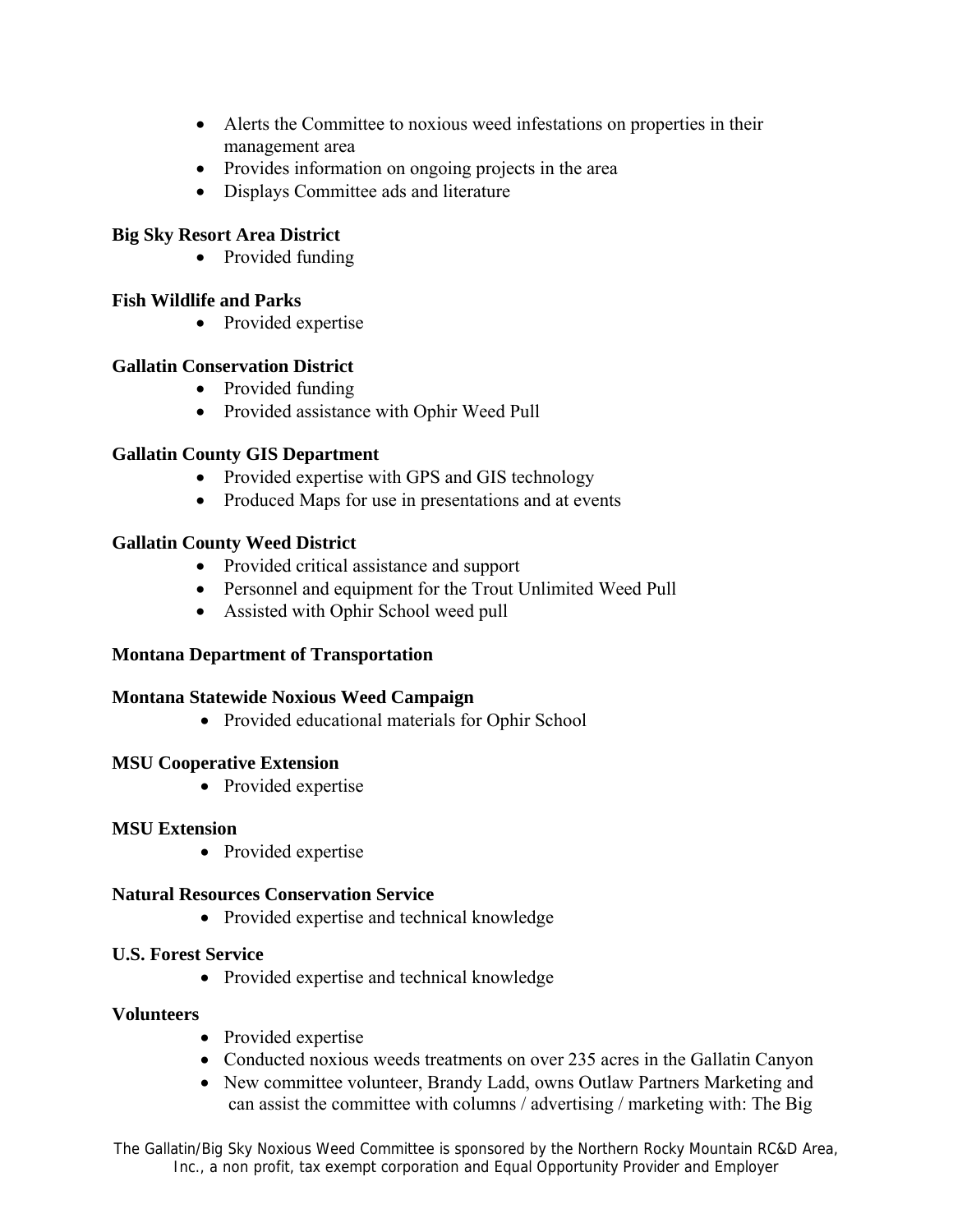Sky Weekly newspaper, Explorebigsky.com bi-weekly updated online SW Montana journal, The Mountain Outlaw summer/winter SW Montana magazine.

## **2011 Priorities**

The following items were identified during the course of writing the annual report and should be addressed while determining goals for 2011. This is not a complete list, but goals that were not adequately addressed during the 2010 season. Earlier planning and advertisement for cost share and weed pull events is recommended.

## **Noxious Weed Mapping**

Mapping noxious weed species is useful for a variety of reasons. A detailed weed map will aid in:

- Prioritizing areas for weed control
- Detecting new invaders and allowing for a rapid response
- Monitoring the effectiveness of control methods
- Communicating locations of noxious weed populations to the general public to raise awareness

Weed mapping was not conducted this year, nor were the mapping data made available on the website. 2010 mapping goals were:

- Development / implementation of monitoring protocol
- Identify photo points for monitoring
- Coordinate with Gallatin County GIS Department to provide web based real time weed data
- Coordinate with partners on mapping

## **Monitoring**

Efforts to effectively monitor treated areas in 2010 were not very successful, mostly due to lack of time and the unusual nature of the season (staff transitions). It would be wise to begin the process early by revisiting the mapping data collected in previous years and establishing a set protocol for monitoring. Put simply, the effort needs to be well designed and thought out.

One weed that should be considering in the monitoring effort is yellow toadflax. Yellow toadflax is one of the most difficult of the noxious weeds to control due to a large and vigorous creeping root system, high genetic variability, and reproduction by seeds and vegetative shoots. This plant has dramatically increased in both numbers of populations and patch size in the Big Sky area over the last year. In order to closely monitor the control effectiveness and the invasiveness of yellow toadflax in the Big Sky area, several patches were mapped in the Big Sky area for future monitoring.

Successful monitoring will result from comprehensive planning and analysis. Considering the amount of data collected from multiple years of mapping, a thoughtful monitoring plan is the logical next step for the committee.

#### **Partnership Efforts**